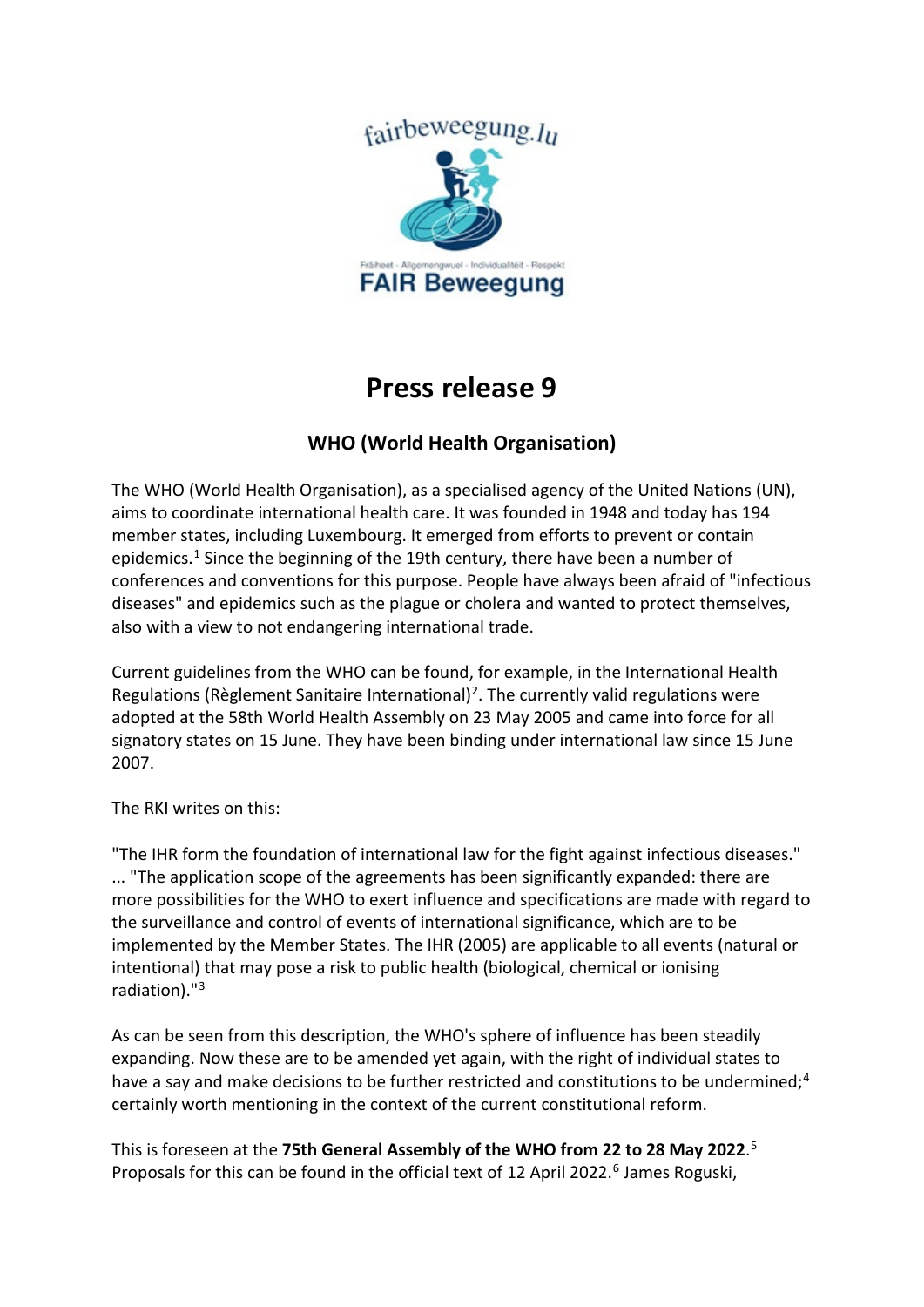researcher and author in the field of health, draws attention to Articles 12 and 59, which are essential in the context of self-determination of states.<sup>[7](#page-2-6)</sup> Article 12 provides for a PHERC (Public Health Emergency of regional concern) (meaning local bureaucrats getting even more power) or the possibility for the WHO Director-General to declare an IPHA (intermediate public health alert). The possibilities of segregating a region from the rest of the world and thus depriving people of their freedoms due to arbitrary decisions based on fear-mongering are thus to be expanded.

At the same time, the WHO has set up a working group to draft a new pandemic treaty. This should come into force in 2024.<sup>[8](#page-2-7)</sup>

We would like to express our concern about these developments towards a quasi world government through the WHO. $9$  The fears are shared worldwide and are justified.<sup>[10](#page-2-9)</sup>

Until now, the WHO has used the PHEIC (Public Health Emergency of International Concern) to declare pandemics. The same happened for the "Corona pandemic" on 30 January 2020, which led the Luxembourg government to declare a state of emergency on 18 March 2020 and to subsequently impose a series of measures with the Covid-19 laws from 17 July 2020, with serious consequences for physical and mental health, the economy, as well as social life; without even checking whether this state of emergency on the part of the WHO was supported by scientific facts. At least in retrospect, a serious reappraisal should take place here. For example, there was a so-called PHEIC on the part of the WHO concerning the "Ebola virus"[11](#page-3-0), which at the time and to this day has hardly had any effect on Luxembourg's health policy.

In addition to James Roguski, two other experts have critically examined the WHO and are following current developments: the scientist and health researcher Astrid Stuckelberger<sup>[12](#page-3-1)</sup> and the lawyer Silvia Behrendt. The latter recently pointed out legal ambiguities regarding the binding nature of the IHR under international law.<sup>[13](#page-3-2)</sup> She has created her own platform on these issues.<sup>[14](#page-3-3)</sup>

According to a law from 2015, the "Division de l'inspection sanitaire" is in charge of Luxembourg. [15](#page-3-4)

Art.4 (1) The division de l'inspection sanitaire is in charge of:

- ensuring the protection of public health, both with regard to the hygiene of the environment and to surveillance and the fight against transmissible diseases;

- organising medical checks on residents of other countries;

- dealing with the dossiers relating to foreign nationals who wish to be treated in Luxembourg and who are not covered by the social security institutions;

- commenting on the medical aptitude for the measures of rehabilitation.

It also acts as the national focal point for the International Health Regulations.

Our representatives at the 2 last WHAs, in May 2020 and 2021, are listed in endnote  $^{16}$ . The representatives at the 150th meeting of the "executive board" on 29 January 2022 are listed in endnote <sup>17</sup>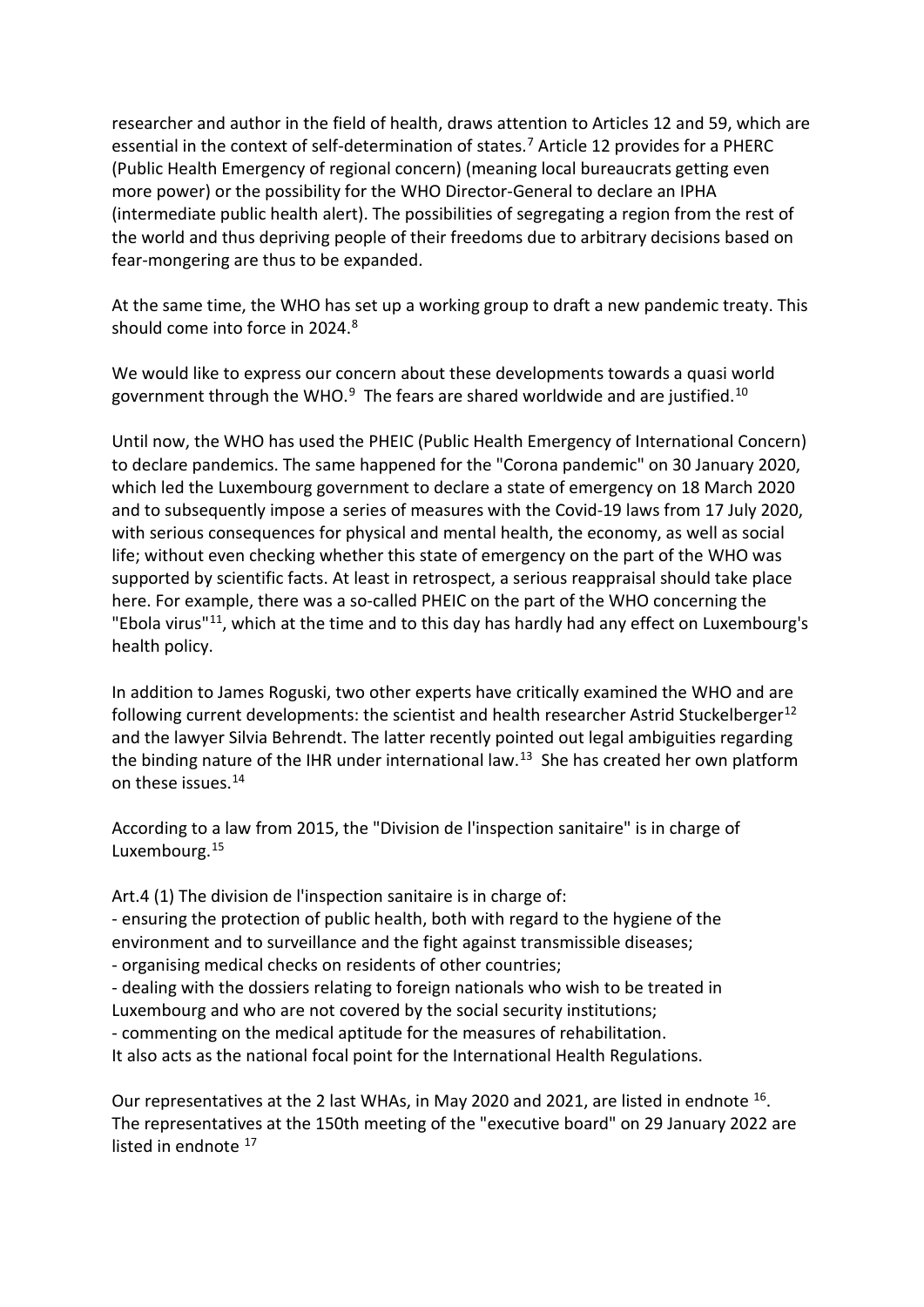Questions to ask:

- Who will represent Luxembourg this time?

- Is a Luxembourg representative a member of the executive board according to articles 24- 29 in Chapter VI of the WHO Constitution?<sup>[18](#page-3-7)</sup>

- Did the government have timely access to the proposed amendments?

- Was there any criticism of the proposed amendments from the Luxembourg government in advance?

- Is the government aware that these amendments, if they are to come into force without opposition after 6 months, may further undermine the sovereignty of the country?

- Does the government foresee a public debate on this issue?

- In which law are the "International Health Regulations" of 2005 enshrined, if they have been ratified by Luxembourg?

We believe that Luxembourg should reconsider its WHO membership as it undermines the interests of Luxembourgers (like all other member states) too much, not to mention the high annual payments to the WHO.

There are enough points of criticism against the WHO:

- no democratically legitimised institution

- no neutrality

- conflicts of interest; about 80 % privately and pharmaceutically financed.

- director Tedros Gebreyesus, tainted by serious accusations against him as former health

- minister in Ethiopia and his relations with the Tigray Liberation Front (TPLF)
- no independent review
- one-sided view of disease with emphasis on vaccination
- exaggerated scaremongering (example: so-called swine flu 2009)
- "science" based on consensus

With efforts to consolidate even more power in their hands, a dangerous development is emerging in terms of loss of people's freedoms.

We recognise the purpose of international cooperation on health issues, but always with consideration and respect for national constitutions and laws, which would obviously be at stake if the WHO were to take over power.

The FAIR Committee

<span id="page-2-0"></span><sup>1</sup> <https://books.openedition.org/iheid/3966>

<span id="page-2-1"></span><sup>2</sup> <https://www.who.int/fr/publications-detail/9789241580496>

<span id="page-2-2"></span><sup>3</sup> [https://www.rki.de/DE/Content/Infekt/IGV/igv\\_node.html](https://www.rki.de/DE/Content/Infekt/IGV/igv_node.html)

<span id="page-2-3"></span><sup>4</sup> <https://www.expressis-verbis.lu/2022/03/29/weltregierung-who>

<span id="page-2-4"></span><sup>5</sup> <https://www.who.int/about/governance/world-health-assembly>

<span id="page-2-5"></span><sup>6</sup> [https://apps.who.int/gb/ebwha/pdf\\_files/WHA75/A75\\_18-en.pdf](https://apps.who.int/gb/ebwha/pdf_files/WHA75/A75_18-en.pdf)

<span id="page-2-6"></span><sup>7</sup> [https://odysee.com/@Corona-Ausschuss:3/s102de:d;](https://odysee.com/@Corona-Ausschuss:3/s102de:d) Interview from minute 50; all comments on the changes can be read here:<https://jamesroguski.substack.com/p/wake-up-and-smell-the-burning-of>

<span id="page-2-7"></span><sup>8</sup> <https://www.consilium.europa.eu/de/policies/coronavirus/pandemic-treaty>

<span id="page-2-8"></span><sup>9</sup> [https://norberthaering.de/macht-kontrolle/who-pandemievertrag](https://norberthaering.de/macht-kontrolle/who-pandemievertrag/)

<span id="page-2-9"></span><sup>10</sup> <https://childrenshealthdefense.org/defender/who-plan-international-pandemic-treaty>